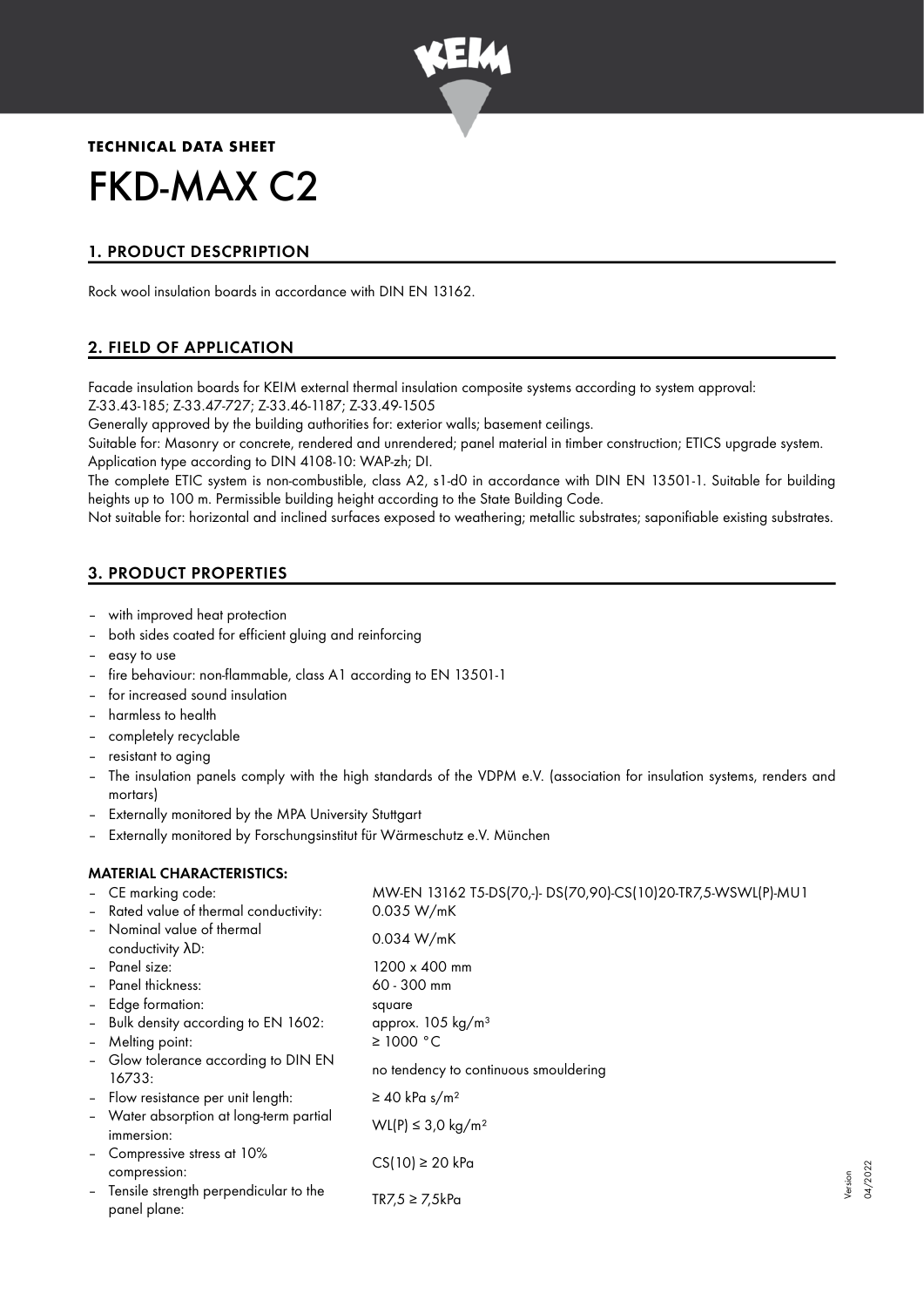| - Thickness tolerance: | $T5 + 3 / -1$ mm |
|------------------------|------------------|
| - Width tolerance:     | $W2 \pm 2$ mm    |
| - Length tolerance:    | $15 \pm 5$ mm    |
| - Squareness:          | $55 \pm 5$ mm/m  |
| - Planarity:           | $P \pm 3$ mm/m   |
| - Colour shade:        | yellow-brown     |

#### 4. APPLICATION INSTRUCTIONS

#### SUBSTRATE PREPARATION:

The substrate must be strong, dry, clean, sound and free from adhesion-reducing residues. The permanent compatibility of any existing coatings with the adhesive mortar must be examined by an expert. The insulation panel may also be used as a basement ceiling insulation panel: Rusty steel beams or damp areas must not be covered with insulation until the cause itself has been properly remedied.

#### APPLICATION CONDITIONS:

Ambient and substrate temperature during application and drying from ≥ 5 °C to ≤ 30 °C. Do not apply in direct sunlight or on sun-heated substrates. Protect surfaces from direct sun, wind and rain during and after application.

#### APPLICATION:

Cut to size using an insulation knife or a suitable insulation saw.

#### GLUING:

The insulation panels are butted tightly and glued in a bond from bottom to top. Apply the appropriate adhesive mortar to the insulation panels using the bead-and-dot method or over the entire surface. Push the boards into place. At the edges of the building, the insulation panels are glued offset Apply the system's adhesive mortar to the insulation panels using the bead-and-dot method, ensuring an adhesion of min. 40 %. The insulation panels may also be adhered in 2 layers. The second layer of insulation panels is glued over the entire surface and in a staggered bond pattern (starting with half a row of panels). Adhesive surface proportion from 220 mm insulation thickness: min. 40 % On panel materials in wood construction, the insulation panels are glued over the entire surface with the adhesive filler Klebespachtel. For this purpose, the adhesive filler is applied to the substrate or to the insulation panels with a notched trowel. Immediately after applying the adhesive, the insulation panels must be glued to the substrate. Closing of unavoidable defects and joints up to 5 mm wide with Iso Top Thermfoam B1 is permissible. General instruction with regard to gluing: Do not apply adhesive to the panel joints. Do not create an insulation panel joint over a joint in the substrate underneath. The insulation panel may also be used as a basement ceiling insulation panel: Apply Pulverkleber-90 with a notched trowel ≥ 10 mm to the full surface of the insulation panel, alternatively to the substrate, using the comb-bed method, and then float it into the adhesive bed with slight pressure. For full-surface bonding, it is recommended to apply adhesive mortar to both the insulation panel and the substrate (floatingbuttering method). The insulation panels must be applied tightly to the substrate, cavities are not permissible.

#### DOWELING:

Check the adhesion of the insulation panels after at least 3 days. Insulation panels that are not bonded or damaged must be replaced. Anchoring is carried out in glued and dowelled ETIC systems with generally approved ETICS fasteners according to DIN EN 1991-1-4/NA. The required fastener quantity depends on the building height and the respective wind zone in which the object is located. The minimum distance between anchor shank and board edge is min. 150 mm, the minimum distance between anchor shank and anchor shank is min. 200 mm. For further information, please refer to our ETICS Technical Guide, Chapter #8, ETICS Wind Suction Loads. The insulation panel may also be used as a basement ceiling insulation panel: Without fire protection requirements: The insulation panels may only be glued to new substrates up to a maximum weight per unit area of 15 kg/m² (including any final coating). In the case of insufficiently load-bearing substrates (old substrates) or if the permissible weight per unit area is exceeded, dowelling is carried out using ETICS anchors approved by the general building authorities or by the European authorities. Minimum number of anchors: 2 anchors per insulation board cut. With fire protection requirements: If necessary, dowel with the basement ceiling insulation screw DDS-Z and the basement ceiling insulation washer DDT.

#### REINFORCEMENT:

Notes on the installation of field boundary joints for insulation board thicknesses > 200 mm: The field sizes without expansion joints are 10 m x 12 m or 120 m<sup>2</sup> for thick layer systems (base plaster + finishing coat = Version 04/2022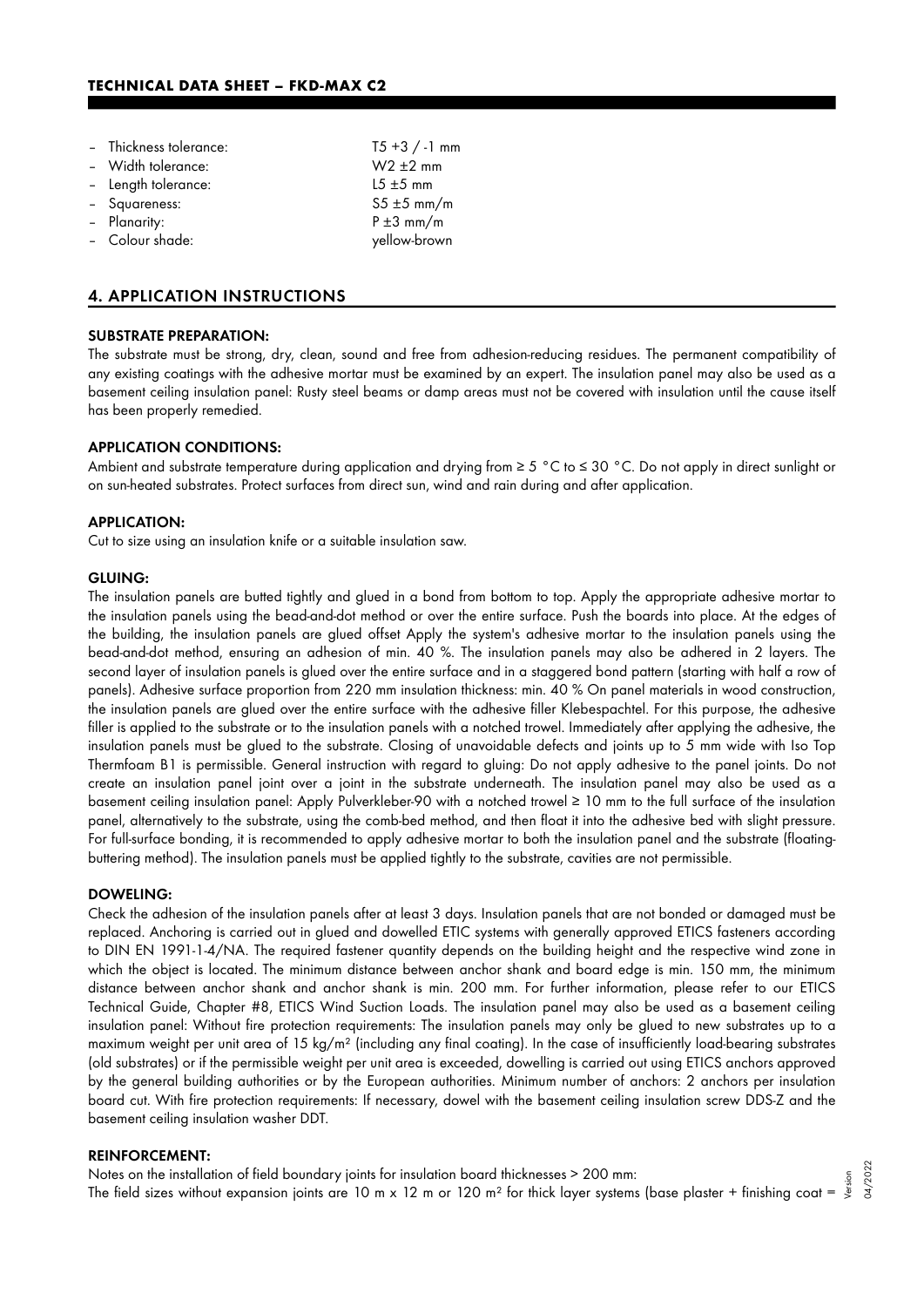total plaster thickness from 10 mm). The field sizes without expansion joints are 50 m x 25 m for thin-layer systems (underplaster finishing coat = total plaster thickness up to 9 mm).

Notes on the installation of field boundary joints for insulation board thicknesses ≤ 200 mm and recessed anchor installation: The field sizes without expansion joints are 50 m x 25 m for ETIC systems with STR U 2G.

The corresponding field sizes are to be determined object-specifically by the planner.

| <b>Panel thickness</b><br>[mm] | Dynamic stiffness s'<br>[MN/m <sup>3</sup> ] | $m2$ per<br>bundle | $m2$ per<br>pallet | <b>Bundle per</b><br>pallet |
|--------------------------------|----------------------------------------------|--------------------|--------------------|-----------------------------|
| 60                             | 13                                           | 1.92               | 19.2               | 10 <sup>°</sup>             |
| 80                             | 11                                           | 1.44               | 14.40              | $10$                        |
| 100                            | 8                                            | 0.96               | 11.52              | $12 \,$                     |
| 120                            | 7                                            | 0.96               | 9.60               | 10                          |
| 140                            | 6                                            | 0.96               | 7.68               | 8                           |
| 160                            | 5                                            | 0.96               | 5.76               | 6                           |
| 180                            | 5                                            | 0.96               | 5.76               | $\boldsymbol{6}$            |
| 200                            | 4                                            | 0.96               | 5.76               | 6                           |
| $220*$                         | $\overline{A}$                               | 0.48               | 4.80               | 10                          |
| $240*$                         | 3                                            | 0.48               | 4.80               | 10                          |
| $260*$                         | 3                                            | 0.48               | 3.84               | 8                           |
| 280*                           | 3                                            | 0.48               | 3.84               | 8                           |
| $300*$                         | 3                                            | 0.48               | 3.84               | 8                           |

## 5. PACKAGING / TECHNICAL DATA

#### PACKAGING / TECHNICAL DATA ADDITIONAL INFORMATION:

\* Delivery time on request. KEIMFARBEN must be informed of the use in ETIC systems.

## 6. STORAGE

| max. storage time       | <b>Storage conditions</b>         |  |
|-------------------------|-----------------------------------|--|
| no maximum storage time | dry<br>protect against weathering |  |

#### STORAGE INFORMATION:

Please note max. stacking height of 2 m. Transport packaging is not sufficient weather protection.

## 7. DISPOSAL

## EC WASTE CODE:

Waste code: 17 06 04